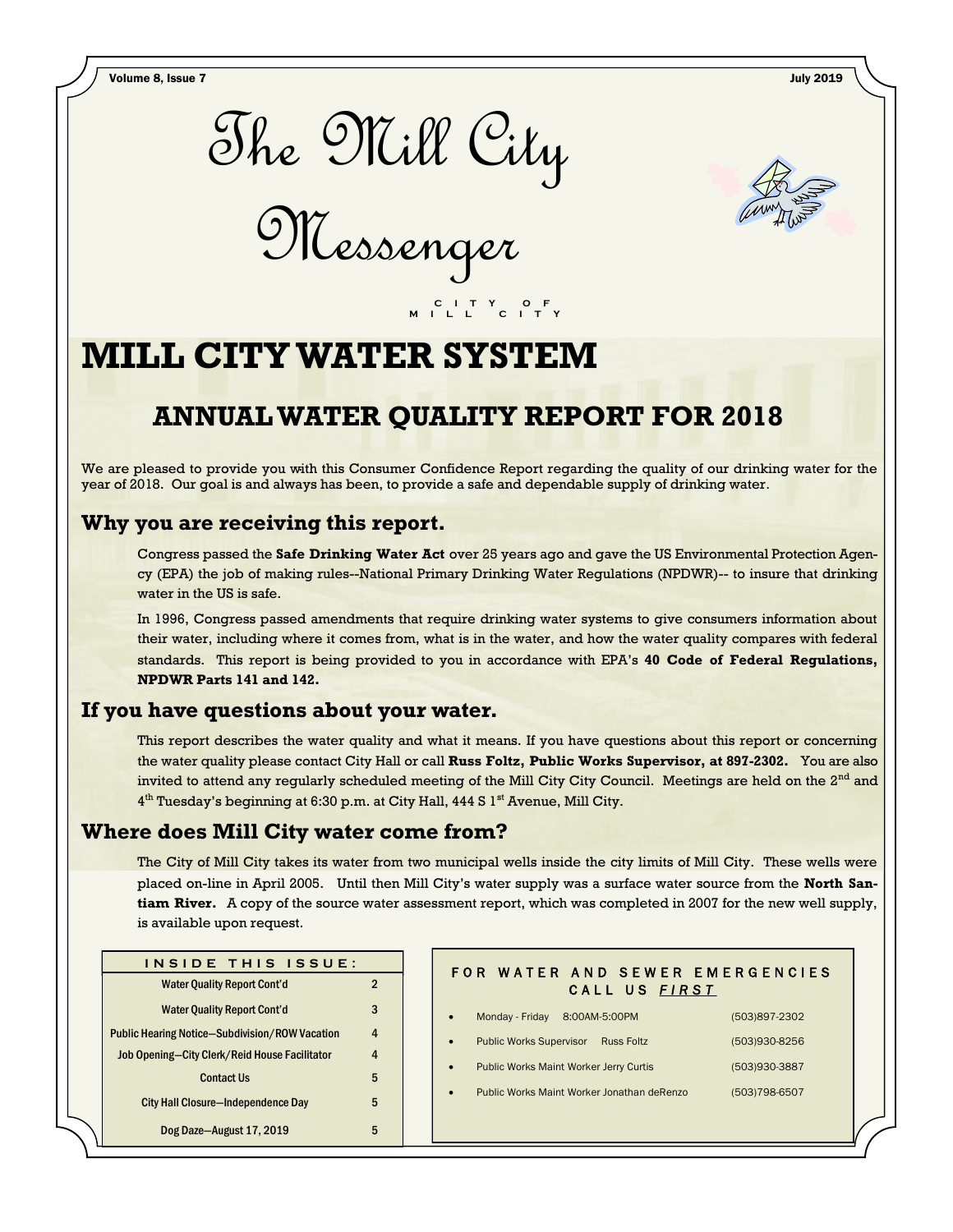#### **MILL CITY WATER SYSTEM**

#### **ANNUAL WATER QUALITY REPORT FOR 2018 - CONT'D**

**P a g e 2 T h e M i l l C i t y M e s s e n g e r**

#### **What constituents might be in water?**

**We are pleased to report that our drinking water is safe and meets federal and state requirements. This report shows our water quality and what it means.**

The City of Mill City routinely monitors for constituents in the drinking water in accordance with federal and state laws. This report shows the results of our monitoring for the period of January 1, 2018 through December 31, 2018. As water travels over the land or underground, it can pick up substances or contaminants such as:

- Microbial constituents, such as viruses and bacteria, which may come from sewage treatment plants, septic systems, agricultural livestock operations, and wildlife.
- \* Inorganic contaminants, such as salts and metals, which can be naturally-occurring or result from urban storm water runoff, industrial or domestic waste water discharges, oil and gas production, mining or farming.
- Pesticides and herbicides, which may come from a variety of sources, such as agricultural and residential uses.
- Radioactive contaminants, which are naturally occurring.
- Organic chemical contaminants, including synthetic and volatile organic chemicals, which are by products of industrial processes and petroleum production, and can also come from gas stations, urban storm water runoff, and septic systems.

The Oregon Health Division and DEQ completed a "Source Water Assessment of the Mill City Water System", dated January 14, 2002, based on the City's surface water intake from the North Santiam River. Additionally, an assessment was completed in 2007 based on the City's water intake from the new well site. A copy of these reports are available upon request at City Hall for your review. Copies may be purchased for a nominal fee.

#### **Are there constituents in Mill City Water?**

All drinking water, including bottled water, may reasonably be expected to contain at least small amounts of some constituents. The presence of constituents does not necessarily indicate that the water poses a health risk. More information about contaminants and potential health effects can be obtained by calling the Environmental Protection Agency's Safe Drinking Water Hotline at 1-800-426-4791 and the Oregon Health Division at 1-503-731-4317.

#### **Coliform Bacteria, what is it?**

Coliform are bacteria that are naturally present in the environment and are used as an indicator that other, potentially-harmful, bacteria may be present. **Mill City water is tested monthly for this, and none has been detected.**

#### **Is the City of Mill City's water monitored for constituents?**

Mill City routinely monitors for constituents in its drinking water according to Federal and State laws. This table shows the results of our monitoring for the period of January 1, 2018 to December 31, 2018**.** Although we routinely monitor for more than 100 constituents, the table below will show only those constituents for which a **detectable level** was found.

Lead and copper in tap water results shown are for the most recent monitoring completed in July 2016. As you can see by the table below, our system had no violations for contaminant levels. Mill City's drinking water meets and/or exceeds all Federal and State requirements for constituents. The EPA has determined that Mill City drinking water **IS SAFE** at these levels.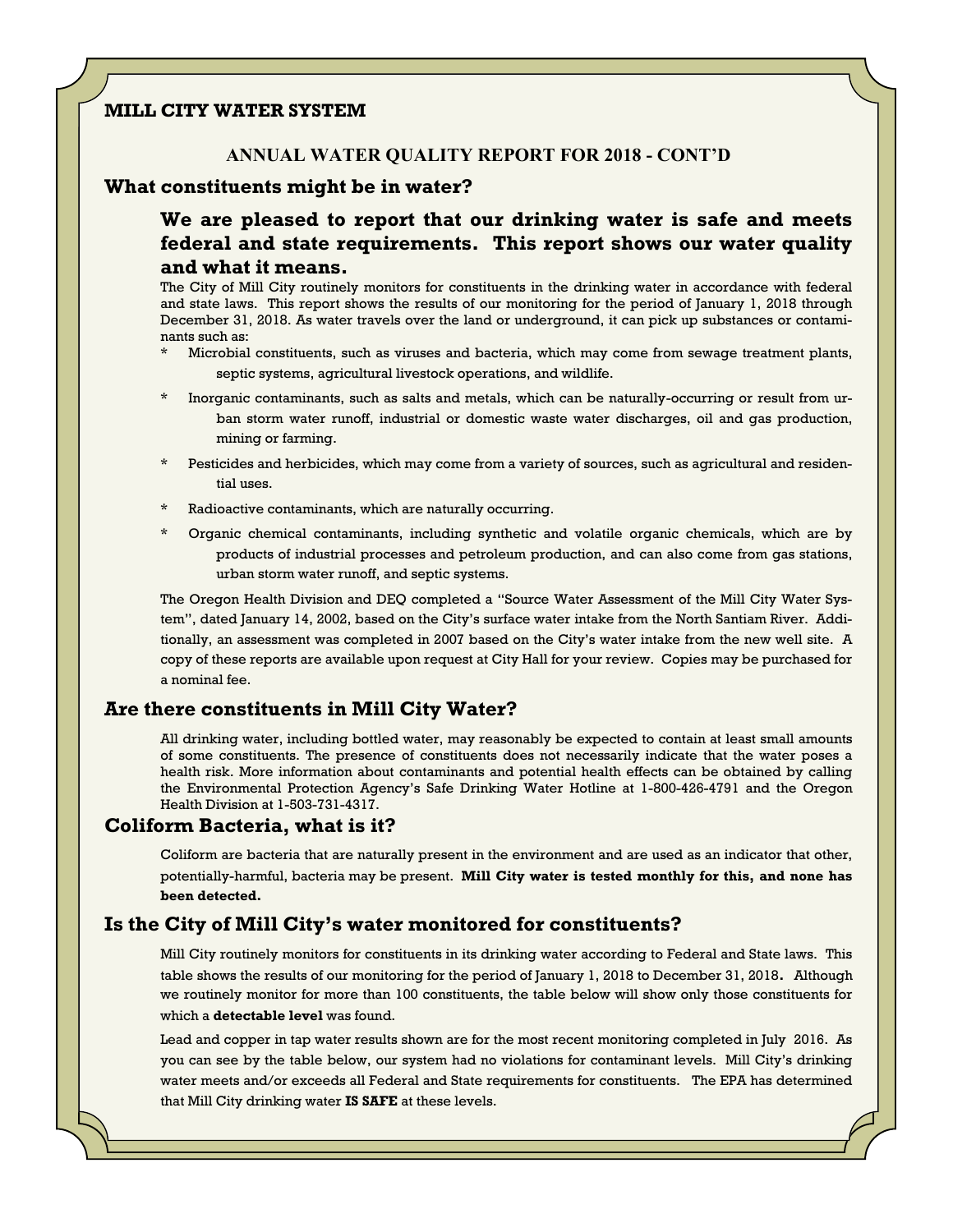#### **TEST RESULTS**

#### **OF CITY OF MILL CITY WATER SYSTEM**

| Contaminant                   | <b>Violations</b><br>Yes / No | Level<br><b>Detected</b> | Unit of<br><b>Measure</b> | <b>Maximum</b><br>Contaminant<br><b>Level Goal</b><br>(MCLG) | <b>Maximum</b><br>Contaminant<br>Level<br>(MCL) | Likely Source of<br>Contamination                                                                               |
|-------------------------------|-------------------------------|--------------------------|---------------------------|--------------------------------------------------------------|-------------------------------------------------|-----------------------------------------------------------------------------------------------------------------|
| <b>Inorganic Constituents</b> |                               |                          |                           |                                                              |                                                 |                                                                                                                 |
| 14. Copper                    | No.                           | $\Omega$                 | ppm                       | $1.3 \text{ mg/L}$                                           | $AL=1.3$<br>mq/L                                | Corrosion of household<br>plumbing systems; erosion<br>of natural deposits; leach-<br>ing of wood preservatives |
| 17. Lead                      | No                            | $\mathbf{0}$             | ppm                       | $.015 \text{ mg/L}$                                          | $\text{Al}=15 \text{ mg/L}$                     | Corrosion of household<br>plumbing; erosion of natu-<br>ral deposits.                                           |

#### **Important Information:**

We're proud that your drinking water meets or exceeds all federal and state requirements. While we have learned through our monitoring and testing that some constituents have been detected, the Environmental Protection Agency has determined that your water is safe at these levels.

Infants and young children are typically more vulnerable to lead in drinking water than the general population. It is possible that lead levels at your home may be higher than at other homes in the community as a result of materials used in your home's plumbing. If you are concerned about elevated lead levels in your home's water you may want to flush your tap water for 30 seconds to two (2) minutes before using the water. If you have further concerns, you may wish to have your water tested by a water testing lab. Additional information is available from the Safe Drinking Water Hotline (1-800-426-4791). Lead in drinking water is rarely the sole cause of lead poisoning, but it can add to a person's total lead exposure. All potential sources of lead in the household should be identified and removed, replaced or reduced.

Maximum Contaminant Levels (MCLs) are set at very stringent levels. To understand the possible health effects described for many regulated constituents, a person would have to drink two (2) liters of water every day at the MCL level for a lifetime to have a one-in-a-million chance of having the described health effect.

Some people may be more vulnerable to constituents in drinking water than the general population. Those who may be at a higher risk are immuno-compromised persons such as persons with cancer undergoing chemotherapy, persons who have undergone organ transplants, people with HIV/AIDS or other immune system disorders, some elderly, and infants who can be particularly at risk from infections. These people should seek advice about drinking water from their health care providers. EPA/CDC has published guidelines on the appropriate ways to lessen the risk of infection from cryptosporidium and other microbiological constituents. These guidelines are available from the Safe Drinking Water Hotline (1-800-426-4791).

Please call City Hall, 503.897.2302, if you have any questions.

**We work hard to provide top quality water. We ask that all our residents help us protect our water source, which is the heart of our community and way of life.**

**Russ Foltz**

**Public Works Supervisor**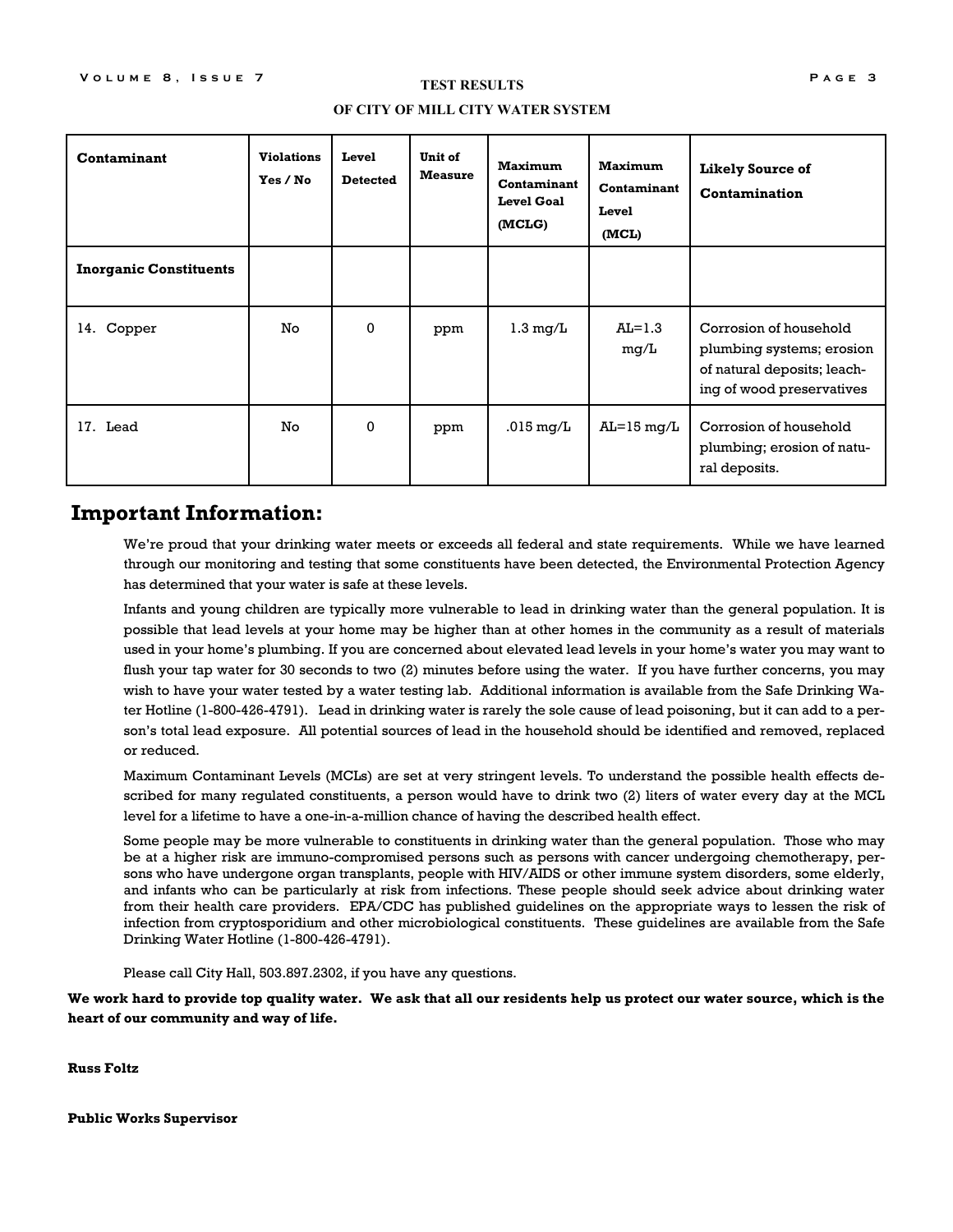#### **Public Hearing Notice—Subdivision/Right-of-way Vacation**

The City has received two applications from Rex Lucas and Scott Baughman, SBC Construction, requesting the City approve a 15-lot subdivision. The proposed Freeman Meadows Subdivision is located on a 4.12-acre tract of land that is located south of SE Hazel Street and between SE 5th Avenue and SE 6th Avenue rights-ofway. The applicant requests the City vacate a 25' x 130' long portion of the SE 5th Avenue right-of-way as part of the subdivision approval.

The proposed subdivision includes 15 new residential building lots, ranging in size from 8.900 square feet to 10,361 square feet. The proposed subdivision includes off-site street improvements to SE 5th Avenue, SE 6th Avenue and storm drainage improvements. The property is zoned R-2 Multi-family residential which permits the construction of either single-family homes or duplexes on lots larger than 8,000 square feet in size.

A public hearing concerning the matter will be held before the Planning Commission on Tuesday, July 16, 2019 and before the City Council on Tuesday, August 13, 2019, both beginning at 6:30 p.m. at the City Hall, 444 1st Ave, Mill City. The Planning Commission and City Council will make a decision based on the criteria

for a subdivision. The criteria are found in the Mill City Zoning Code, Title 17, Chapter 17.16 "R-2 Residential Zone" and the Mill City Subdivision Code, Chapter 16.16 "Subdivision Tentative Plat". The Searchable City Code can be viewed under "Documents" at the City of Mill City website: http://www.ci.mill-city.or.us/

The application, decision criteria and staff report will be available at City Hall seven days prior to the hearing. The Planning Commission and City Council may either approve, deny or approve the application with conditions or modifications. Any person wishing to provide testimony must address the decision criteria.

Failure to raise an issue precludes appeal and failure to specify to which criterion the comment is directed precludes appeal based on that criterion.

City Hall is accessible to persons with disabilities. Please call City Hall (503.897.2302) by noon the day before the meeting if you need an interpreter for the hearing impaired or any other special accommodation or if you have any questions related to the application.

#### **Job Opening—City Clerk/Reid House Facilitator**

City Clerk/Reid House Facilitator – Full-Time.

City of Mill City. Split position; 50% City Clerk, 50% Reid House Facilitator. Performs highly skilled clerical, secretarial and administrative duties; back up to City Recorder. May include night/weekend meetings as needed. Coordinates facilities management, scheduling, marketing for The Reid House. Knowledge of gram-

mar usage, punctuation, spelling required. Communication, marketing experience preferred. High school or equivalent education required. Minimum two years experience in related field

with emphasis in writing skills, sales, marketing and communications or equivalent combination of education and experience. CMC/MMC preferred. Must be bondable. FTE-40 hours/wk. Salary \$16.53/hr - \$21.76/hr DOE. Competitive health, dental, vision and retirement benefits.

Position description and employment application are available in person at 444 S 1st Avenue, Mill City, OR 97360, via email at millcity@ci.mill-city.or.us or at www.ci.mill-city.or.us. EOE. Closing date: Open until filled.